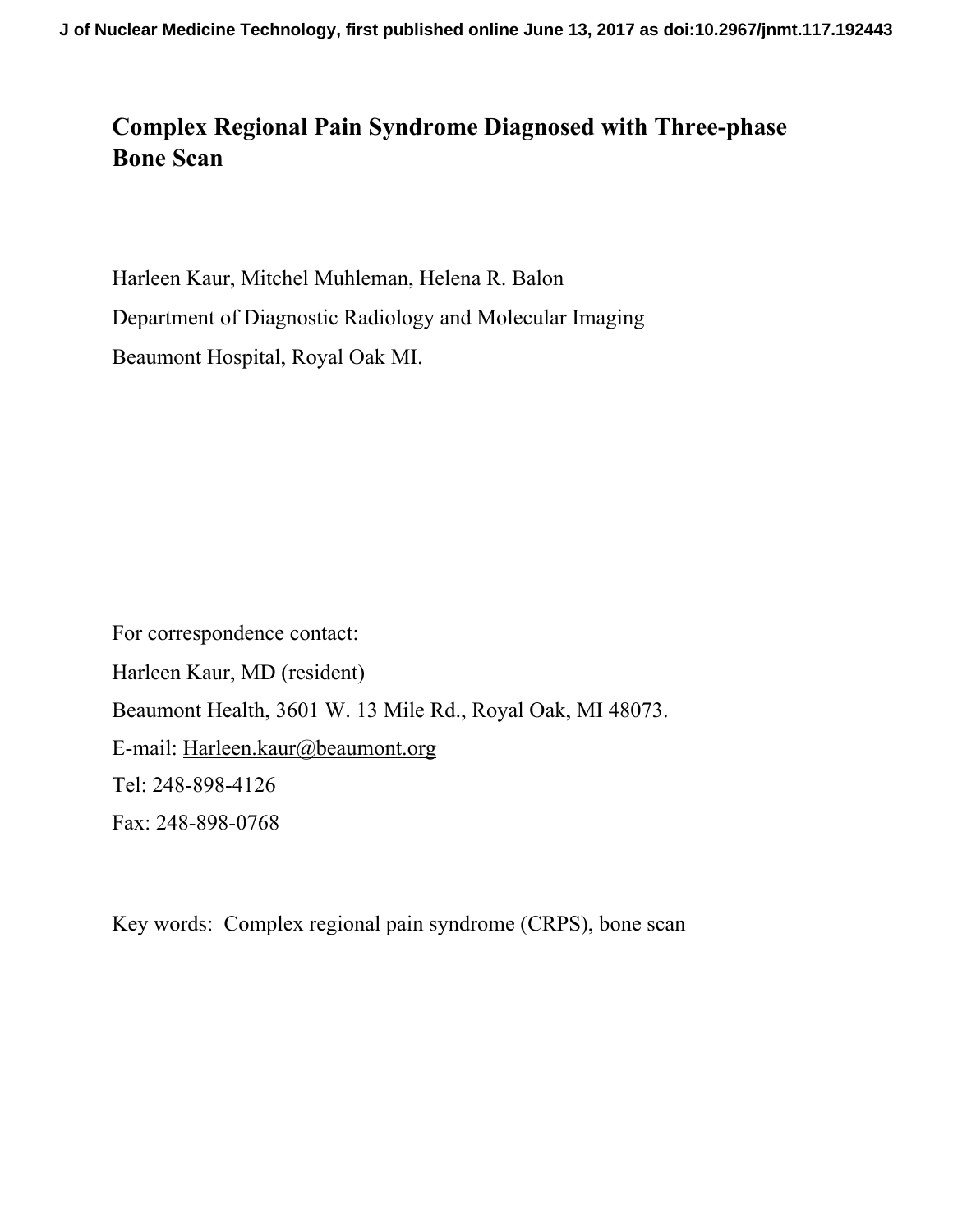### **Abstract**

In this report, we present a case of complex regional pain syndrome in a 55-yearold female in whom the diagnosis was made based on the bone scan findings. We also discuss the typical and atypical scintigraphic presentations of this entity, including pathophysiology and management.

# **Case Report**

55-year-old female with right wrist fracture, status post open reduction and internal fixation 5 months previously, presented with pain and swelling of the right wrist. The patient was referred for a limited 3-phase bone scan for further evaluation. Immediately following injection of 851 MBq Tc-99m MDP, flow (radionuclide angiogram) and blood pool images (soft tissue phase) of the upper extremities were obtained, followed by delayed images at 3 hours (Fig 1A-C).

Bone scan revealed the typical 3-phase positivity (increased blood flow, blood pool and intense periarticular delayed uptake) in the small joints of the affected hand. The scintigraphic pattern of "periarticular accentuation" in the osseous phase is characteristic of complex regional pain syndrome (CRPS). The right wrist uptake was consistent with the recent fracture.

Figure 1.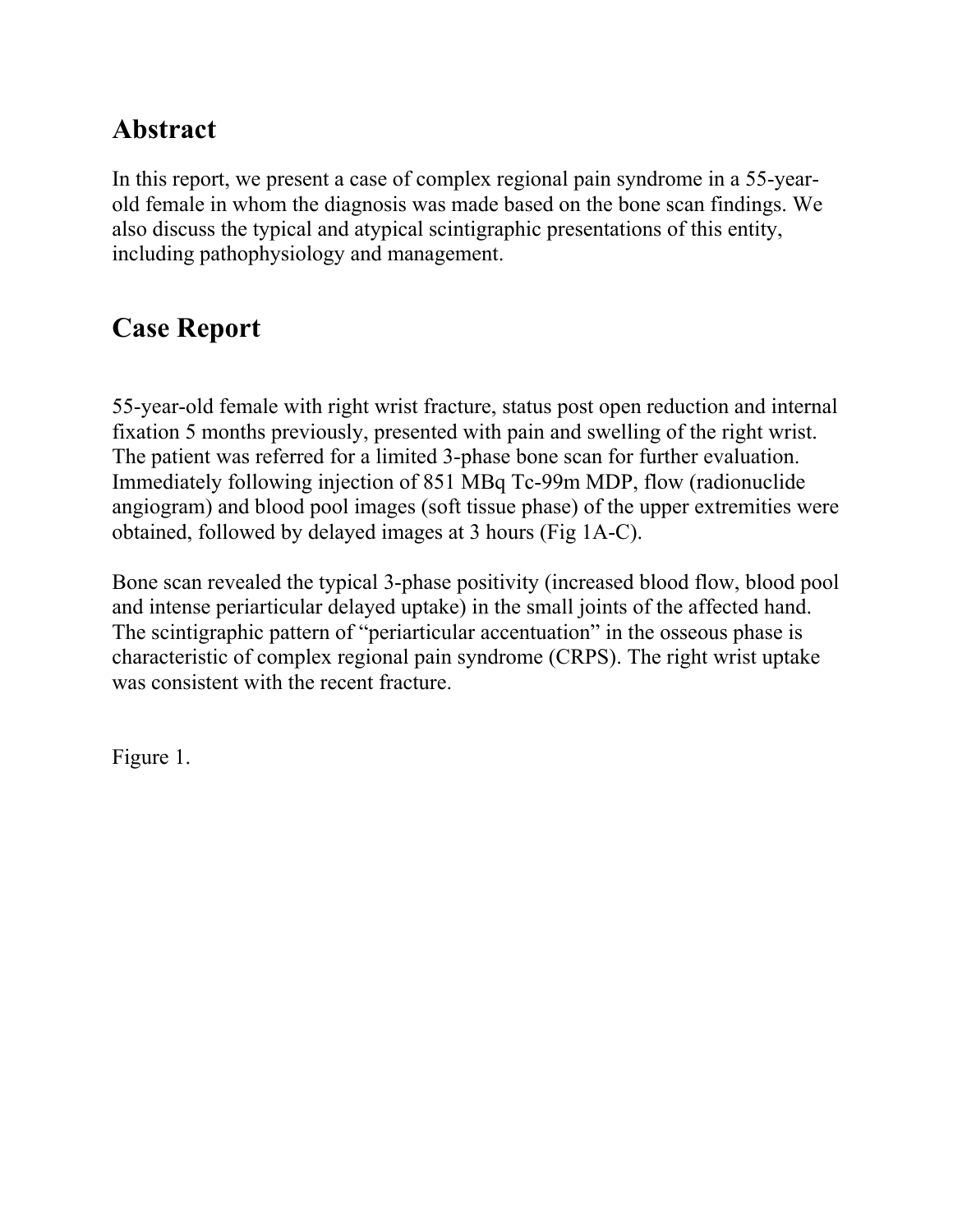

Blood flow (A) and blood pool (B) images demonstrate increased activity in right hand diffusely and more focally in the right wrist. Delayed images (C) demonstrate "periarticular accentuation" in the multiple interphalangeal and metacarpophalangeal joints of the involved hand which is characteristic of CRPS (thin arrows). The right wrist uptake (blue arrow) is consistent with the recent fracture.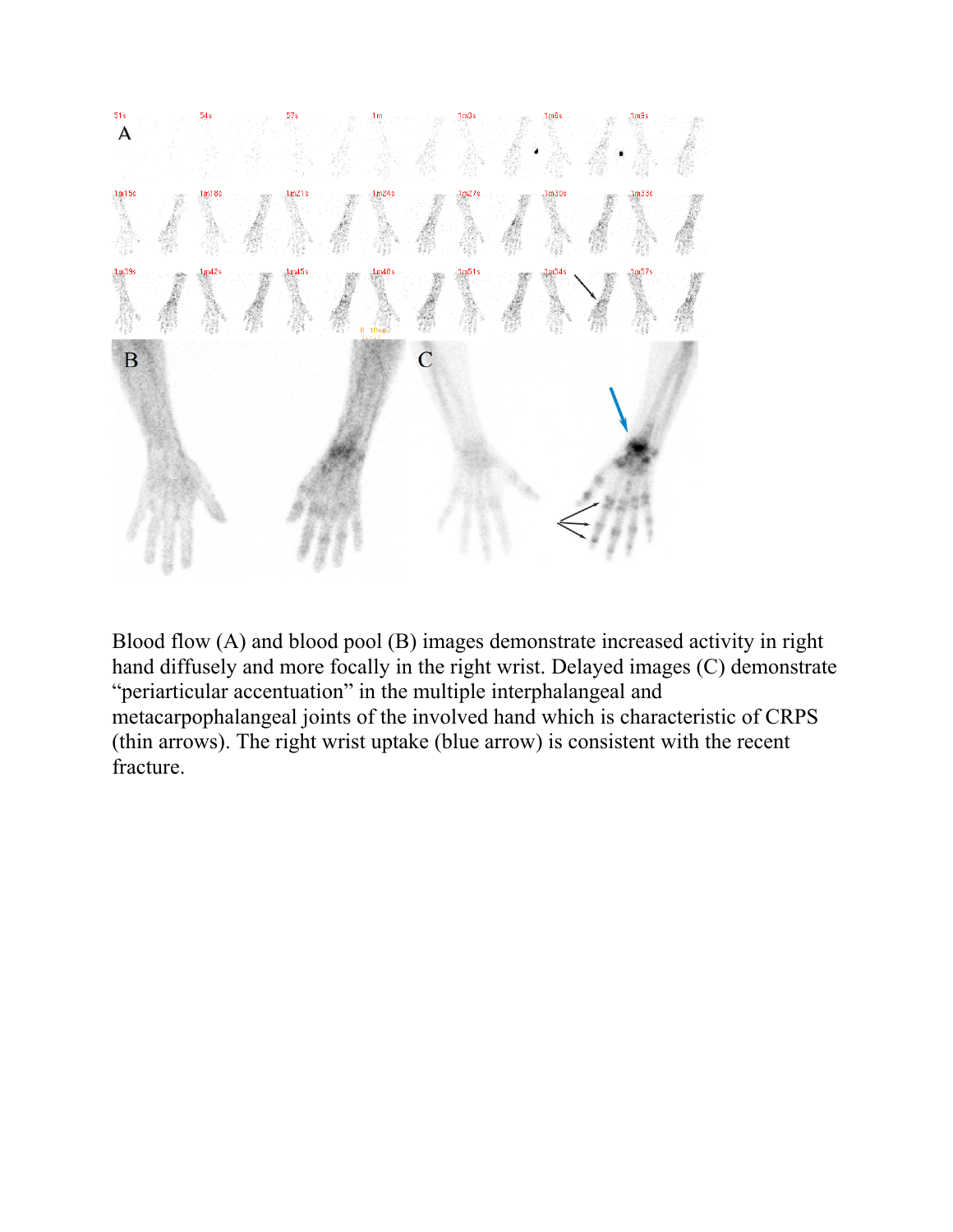



Radiographs of the wrist demonstrating fracture of the distal radius with Colles' angulation (A) and of the hand (B) without any abnormality.



#### Figure 3.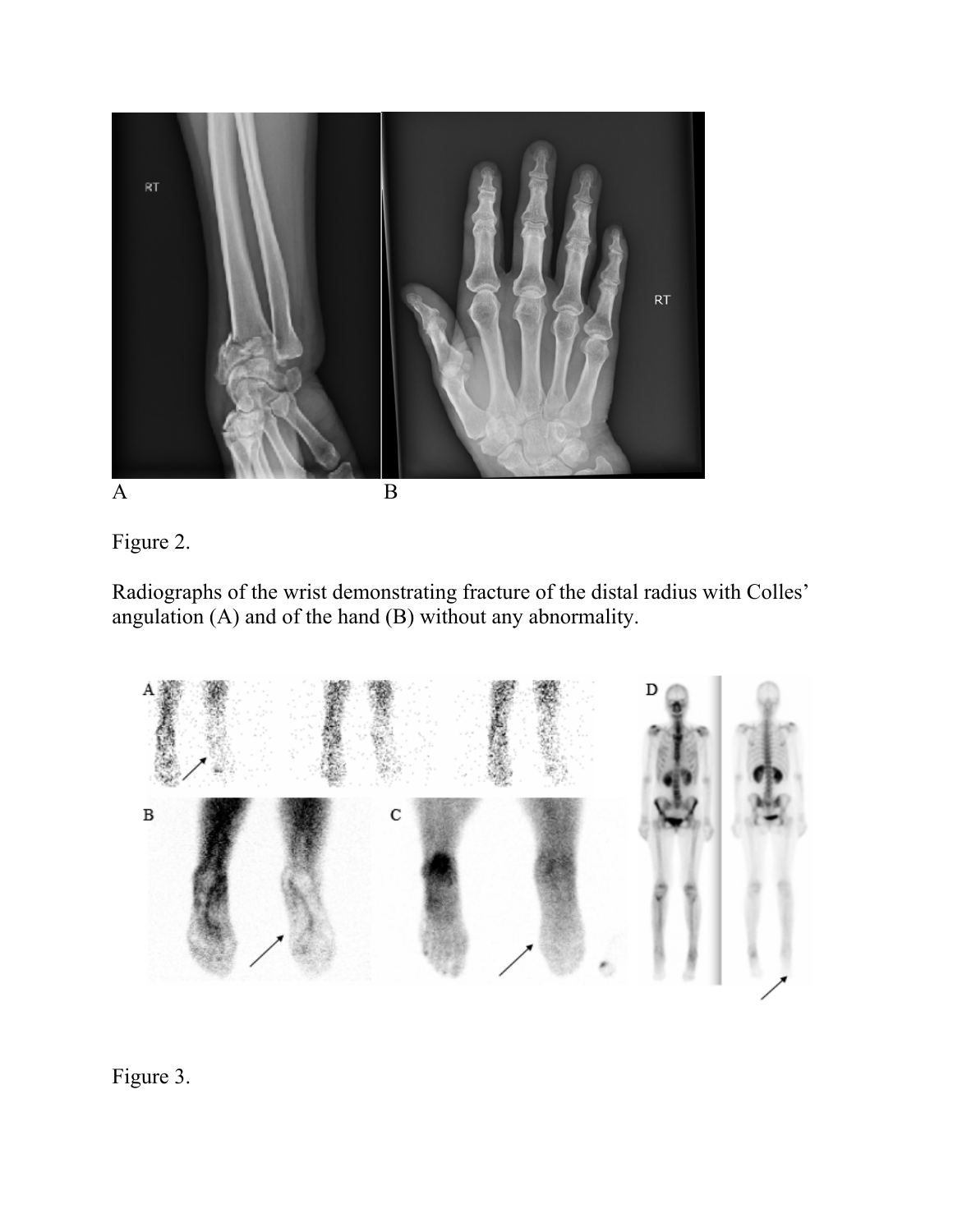This is an example of a 45-year-old female presenting with right lower extremity pain for over a month. Bone scan ordered for evaluation of complex regional pain syndrome demonstrated diminished radiotracer uptake in the right foot and distal leg in all 3 phases: blood flow (A), blood pool (B) and delayed spot (C) and whole body images (D). This is an example of atypical presentation of CRPS.

# **Discussion**

In our case report we discussed the typical scintigraphic pattern of complex regional pain syndrome. However, an atypical scintigraphic presentation may be encountered, with decreased blood flow, blood pool activity and decreased radiotracer uptake in the bones and joints of the affected limb (Fig 3). This presentation is usually seen in the late stages of the disease and in the pediatric population, in whom even the growth plates in the affected limb demonstrate decreased radiotracer accumulation.

The pathophysiology of CRPS remains unknown, but it is believed that inflammation plays a crucial role in its development. It is called neurogenic inflammation. CRPS is associated with increased levels of pro-inflammatory cytokines (TNFa, IL-6) and decreased levels of anti-inflammatory cytokines (IL-1, IL-10, TGFb1) (1).

Another possible mechanism is a vasomotor dysfunction accompanied by structural changes in the brain, which lead to sensitization (2).

Management of CRPS includes:

- Physical therapy and occupational therapy.
- Following agents are suggested for the early CRPS (2):
	- ° Nonsteroidal anti-inflammatory drugs (NSAID),
	- ° Anticonvulsants, (e.g., gabapentin or pregabalin),
	- ° Tricyclic or other antidepressant drugs (amitriptyline or nortriptyline),
	- ° Bisphosphonates,
	- ° Topical lidocaine cream or topical capsaicin cream.

• Refractory cases may require: Interventional procedures (nerve blocks, sympathectomy, neurostimulators).